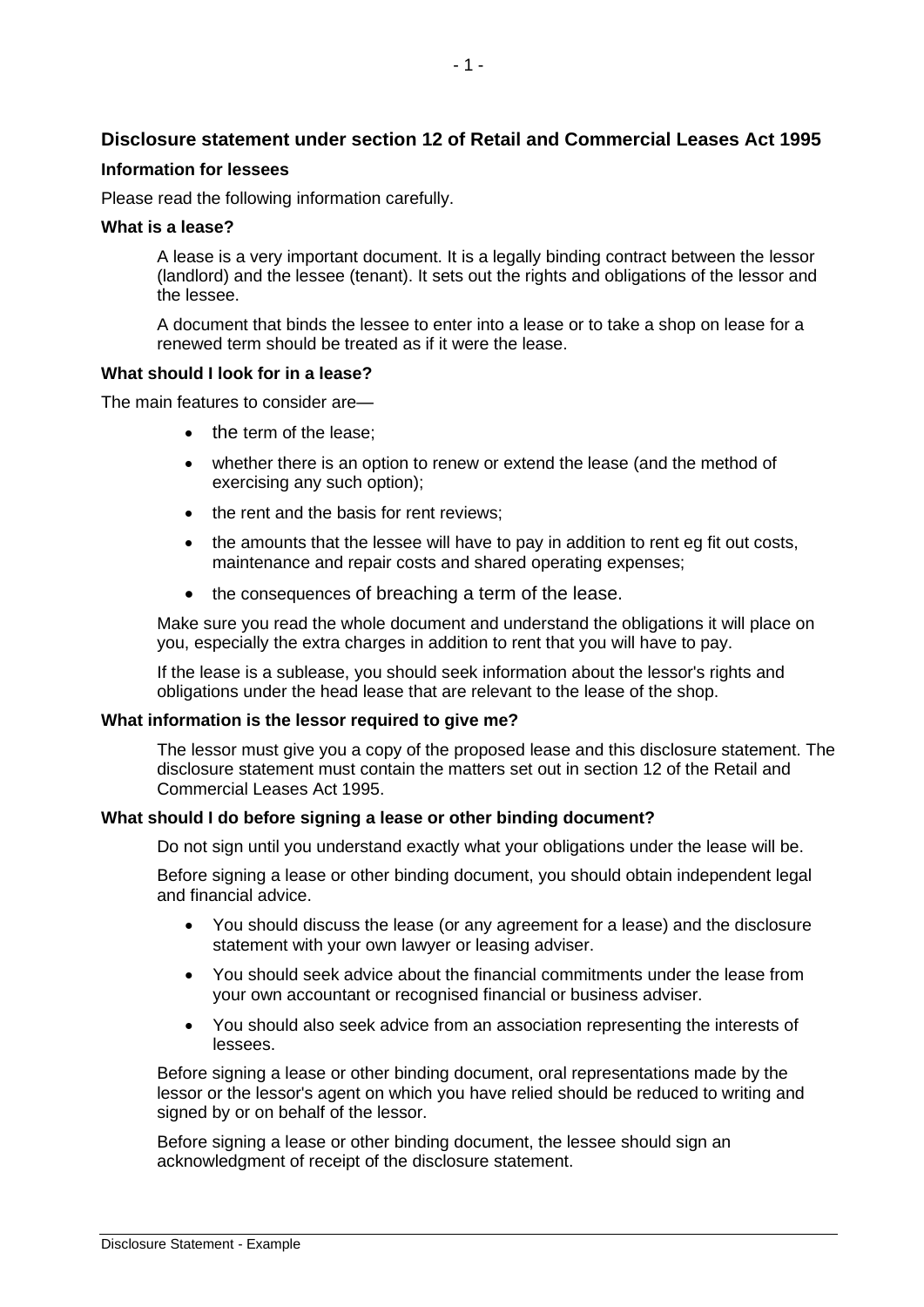This page intentionally left blank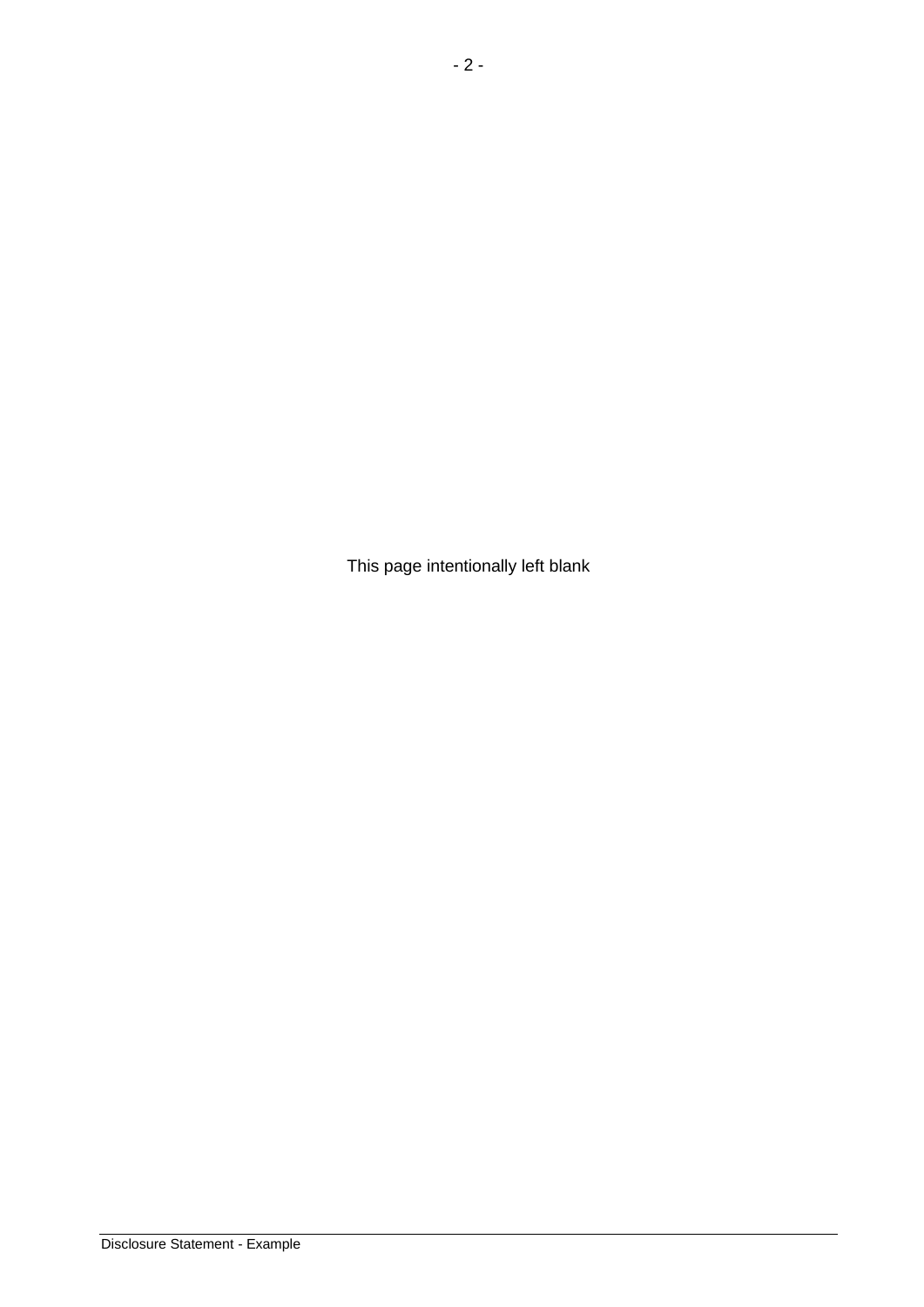### **1 - Details of shop**

Address:

Lettable area:

The shop may only be used for: [permitted use].

### **2 - Term of lease**

Term of lease: COMMENCING ON [date] AND EXPIRING ON [date].

### **3 - Renewal or extension of lease (choose applicable)**

- ☐ There is no right to renew or extend the term of the lease.
- ☐ The lease gives a right to renew or extend the term of the lease as follows: Number (X) x Number (X) years right of renewal

### **4 - Access to shop**

Hours during which the lessee will have access to the shop outside trading hours:

[Day] to [Day] [time] to [time]

Date on which the shop will be available for occupation: [date]

#### **5 - Monetary obligations**

The lessee's obligations to pay rent, to pay or reimburse outgoings, to make or reimburse capital expenditure and any other monetary obligations imposed on the lessee are set out in Appendix A.

#### **6 - Retail shopping centre details (choose applicable)**

- $\Box$  The shop is in a retail shopping centre within the meaning of the Retail and Commercial Leases Act 1995.
- ☐ The shop is not in a retail shopping centre within the meaning of the Retail and Commercial Leases Act 1995.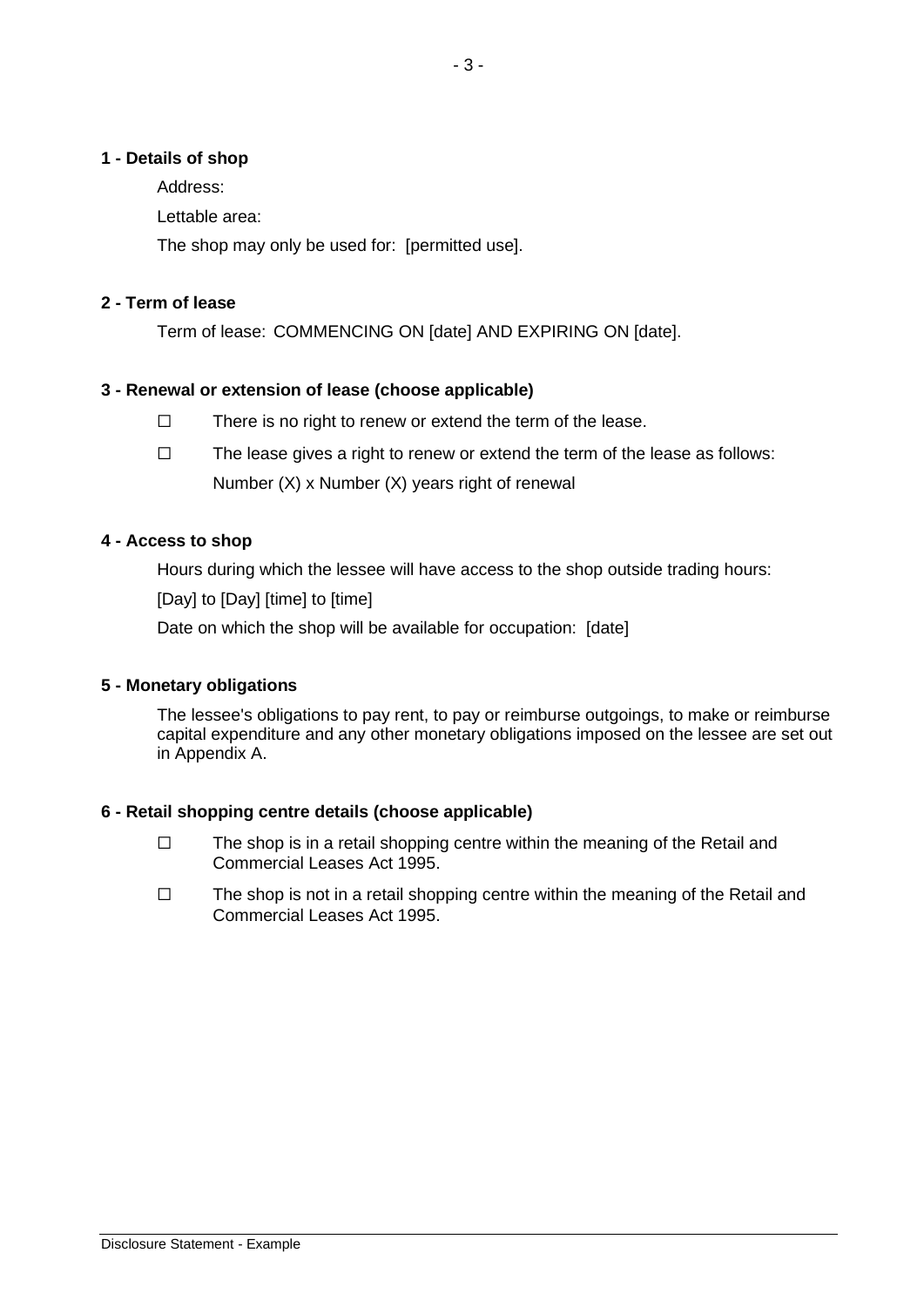### **7 - Consequences of breach**

The legal consequences of early termination of the lease by the lessee as set out in the lease as follows:

- Clause [number] [breach term].
- [Add clauses where applicable].

The legal consequences of other breaches as set out in in the lease as follows:

- Clause [number] [breach term].
- [Add clauses where applicable].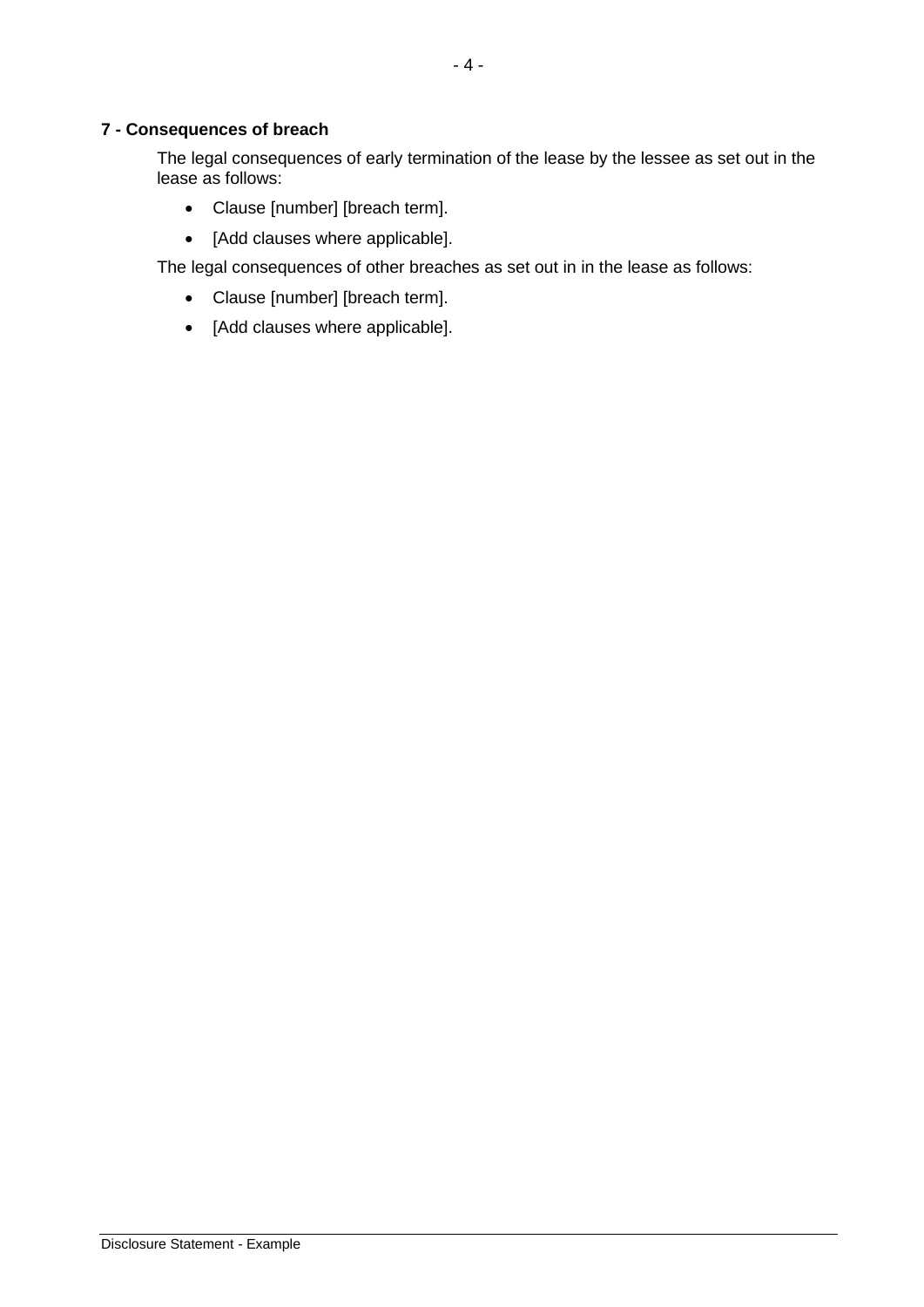## **8 - Warnings**

Oral representations made by the lessor or the lessor's agent on which the lessee has relied should be reduced to writing and signed by or on behalf of the lessor before the lessee enters into the lease.

The lessee should obtain independent legal and financial advice before entering into the lease.

Date:

Signature of lessor: For and on behalf of **FORESTRY SA** Name:

Address:

Acknowledgment of receipt

I acknowledge receipt of this disclosure statement including:

[Tick 1 or more boxes as applicable.]

- ☑ Appendix A—Monetary obligations under lease
- ☐ Appendix B—Retail shopping centre details
- ☐ Attachment—Shop fitting or refitting obligations
- ☐ Attachment—Fixtures, plant or equipment obligations
- ☐ Attachment—Sinking fund obligations
- ☐ Attachment—Proposed changes to shopping centre
- ☐ Attachment—Current tenant mix
- ☐ Attachment—Proposed changes to current tenant mix
- ☐ Attachment—Details of tenant association

Date: Signature: For and on behalf of [**LESSEE**] Name: Address: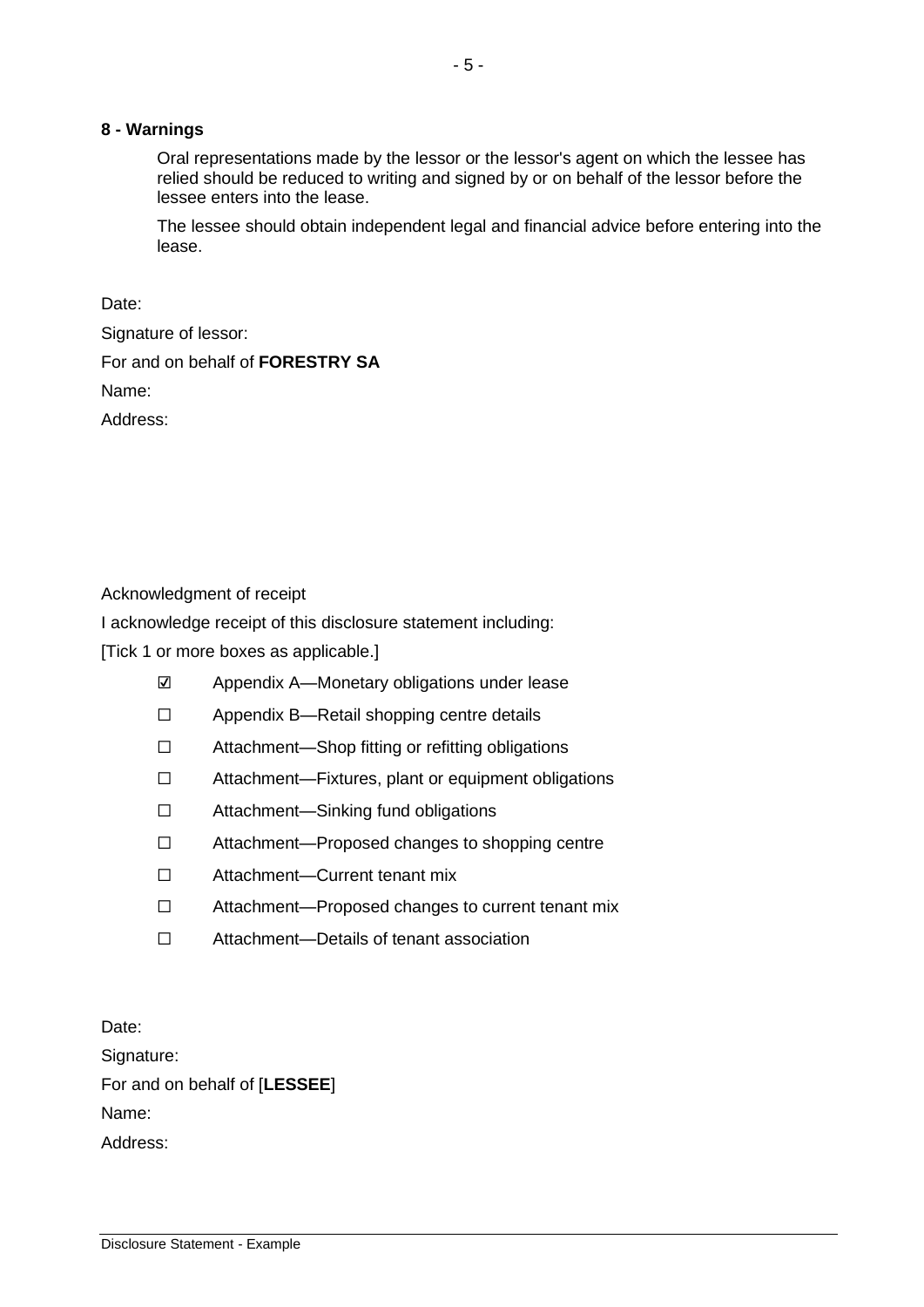# **Part 1 - Rent**

# **1 Base rent**

The base rent payable for the shop is or is calculated as follows:

[[NUMBER] DOLLARS AND [NUMBER] CENTS] (\$XX,XXX.XX) per annum (exclusive of GST)

# **2 Basis on which base rent may be changed**

The base rent may be changed on the following basis:

As per Item [X] in Schedule [X] (Rent Review) [basis of increase (e.g. 3% ] increase will apply on the following dates; [date] and if renewed, [date], [date] and [date].

# **3 Other rent**

Other rent payable for the shop is or is calculated as follows:

[insert other rent details]

## **Part 2 - Capital expenditure**

## **4 Permissible obligations (section 13 of Retail and Commercial Leases Act 1995)**

- $\Box$  to pay or reimburse the cost of making good damage to the premises arising when the lessee is in possession or entitled to possession of the premises
- ☐ to fit or refit the shop as set out in the attachment marked "Shop fitting or refitting obligations"
- ☐ to provide fixtures, plant or equipment as set out in the attachment marked "Fixtures, plant or equipment obligations"
- ☐ to contribute to a sinking fund to cover major items of repair or maintenance as set out in the attachment marked "Sinking fund obligations"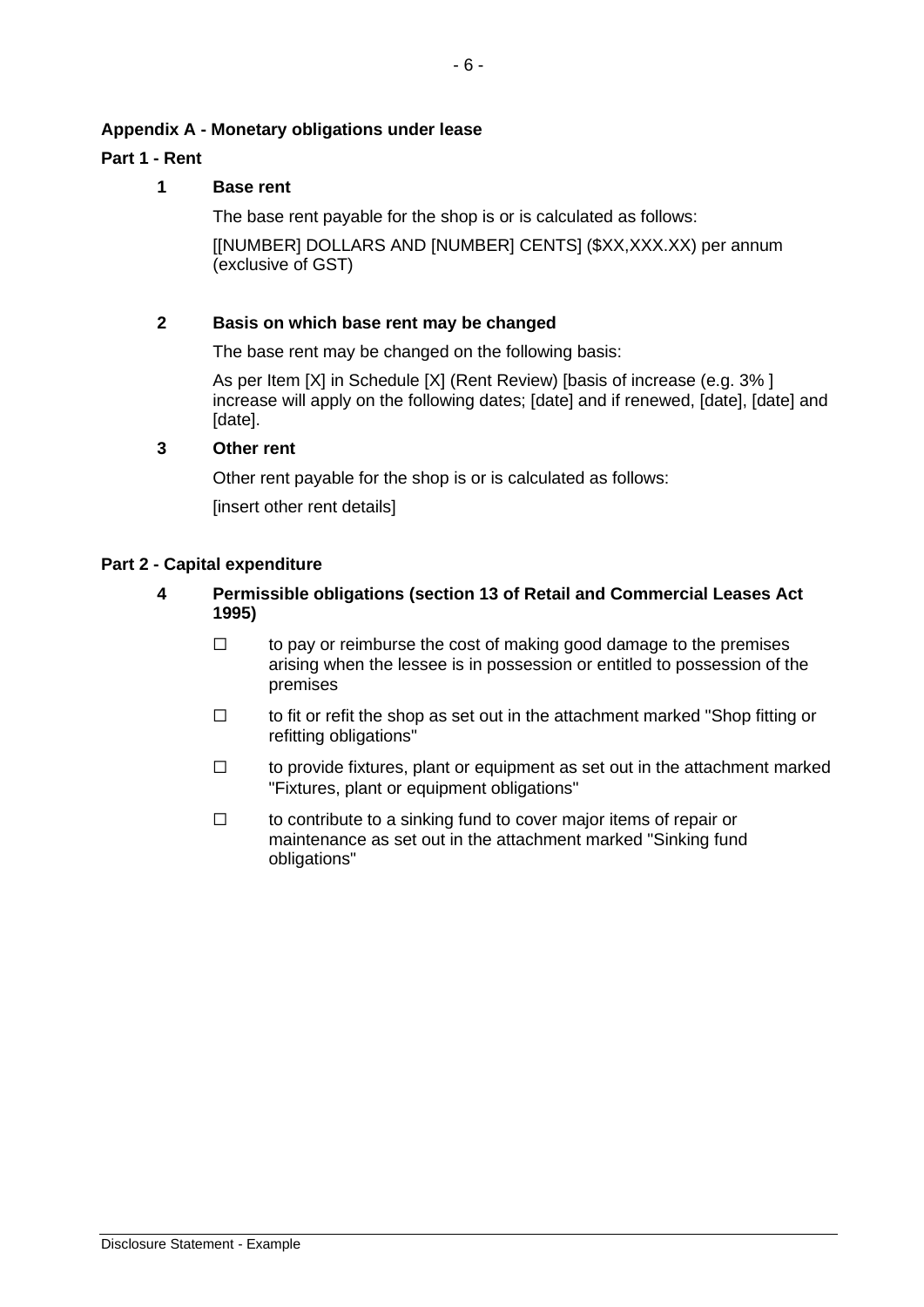## **Part 3 - Outgoings**

5 Categories and estimate of annual liability

The lessee will be liable to pay or reimburse outgoings as follows:

| <b>Category of outgoings</b>                | <b>Estimate of lessee's annual liability</b> |
|---------------------------------------------|----------------------------------------------|
| local government rates and charges          |                                              |
| electricity                                 |                                              |
| gas and oil                                 |                                              |
| water and sewerage rates and charges        |                                              |
| sewerage disposal and sullage               |                                              |
| energy management systems                   |                                              |
| air conditioning/ventilation                |                                              |
| building intelligence and emergency systems |                                              |
| fire protection                             |                                              |
| security                                    |                                              |
| lifts and escalators                        |                                              |
| public address/music                        |                                              |
| signs                                       |                                              |
| public telephones                           |                                              |
| insurance                                   |                                              |
| pest control                                |                                              |
| uniforms                                    |                                              |
| car parking                                 |                                              |
| child minding                               |                                              |
| gardening                                   |                                              |
| cleaning                                    |                                              |
| audit fees                                  |                                              |
| management costs                            |                                              |
| maintenance and repairs                     |                                              |
| other                                       |                                              |
| <b>Total</b>                                |                                              |

- ☐ The lessee is liable for the full amount of the outgoings.
- ☐ The lessee is liable for a proportion of the outgoings calculated according to the following formula: